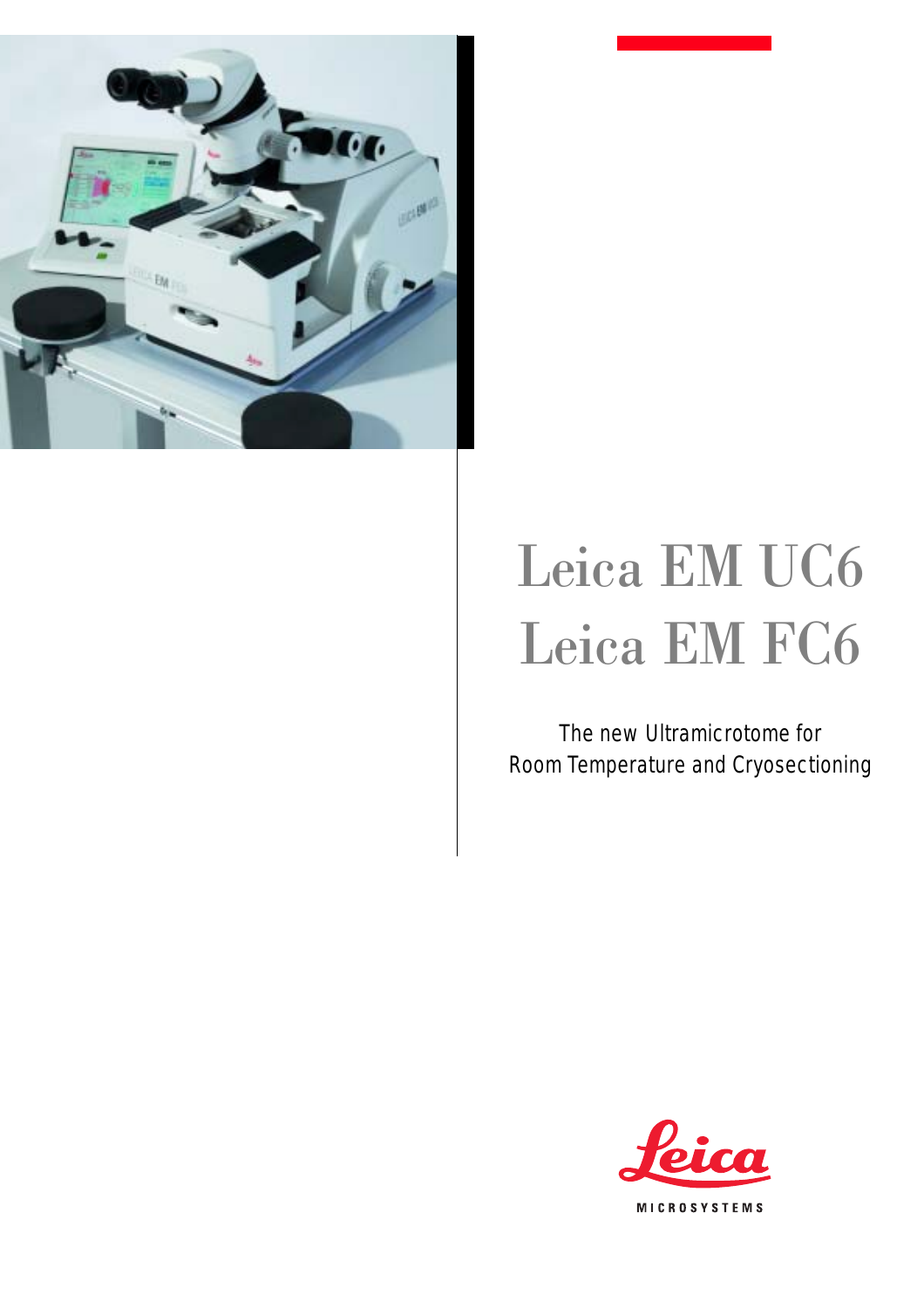## Leica EM UC6

Ergonomic design and innovative technology are the accents of the new Leica EM UC6 Ultramicrotome and its new cryochamber the Leica EM FC6. Form and function together in an uncompromising beautiful design.

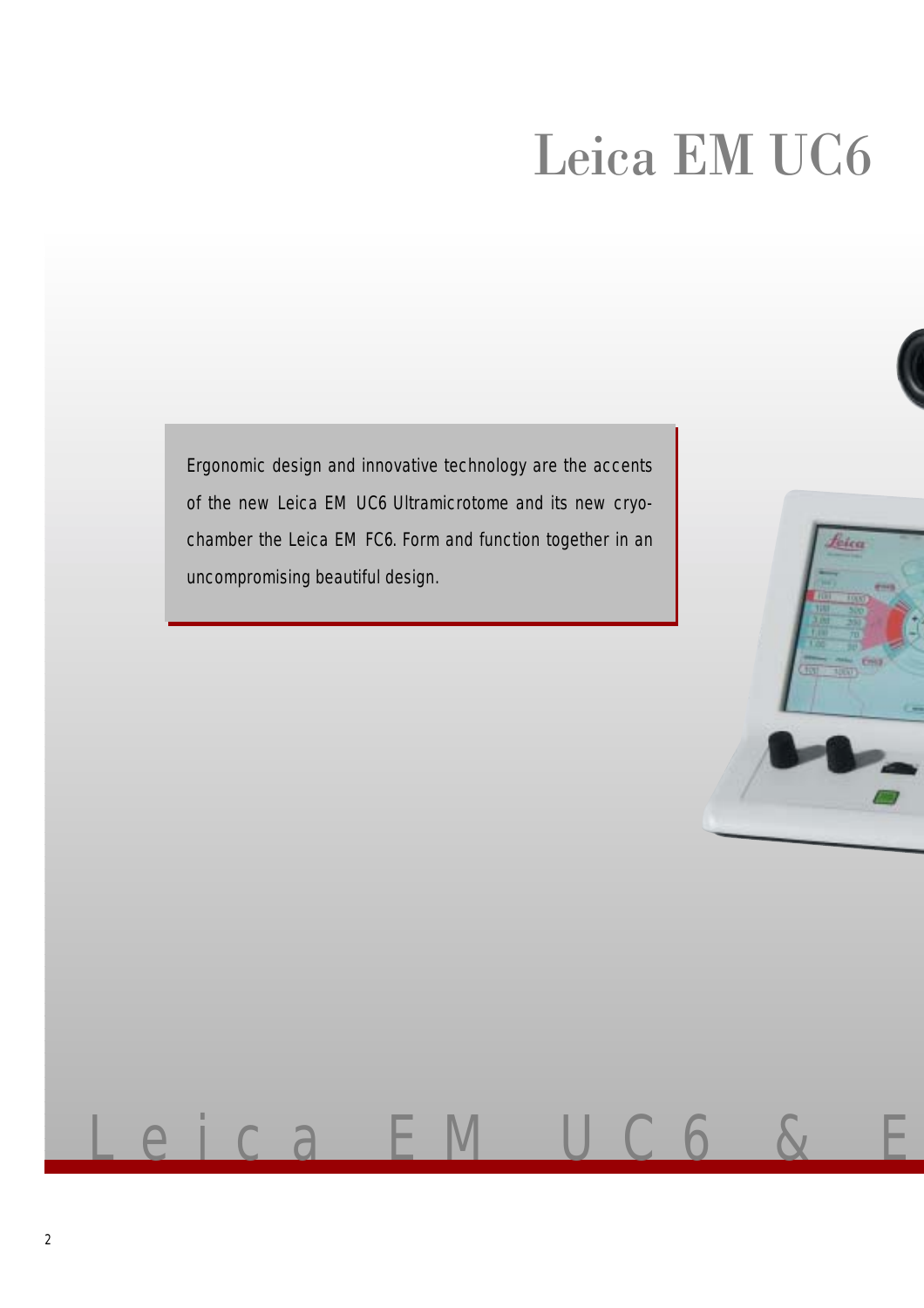## The New Ultramicrotomy Standard

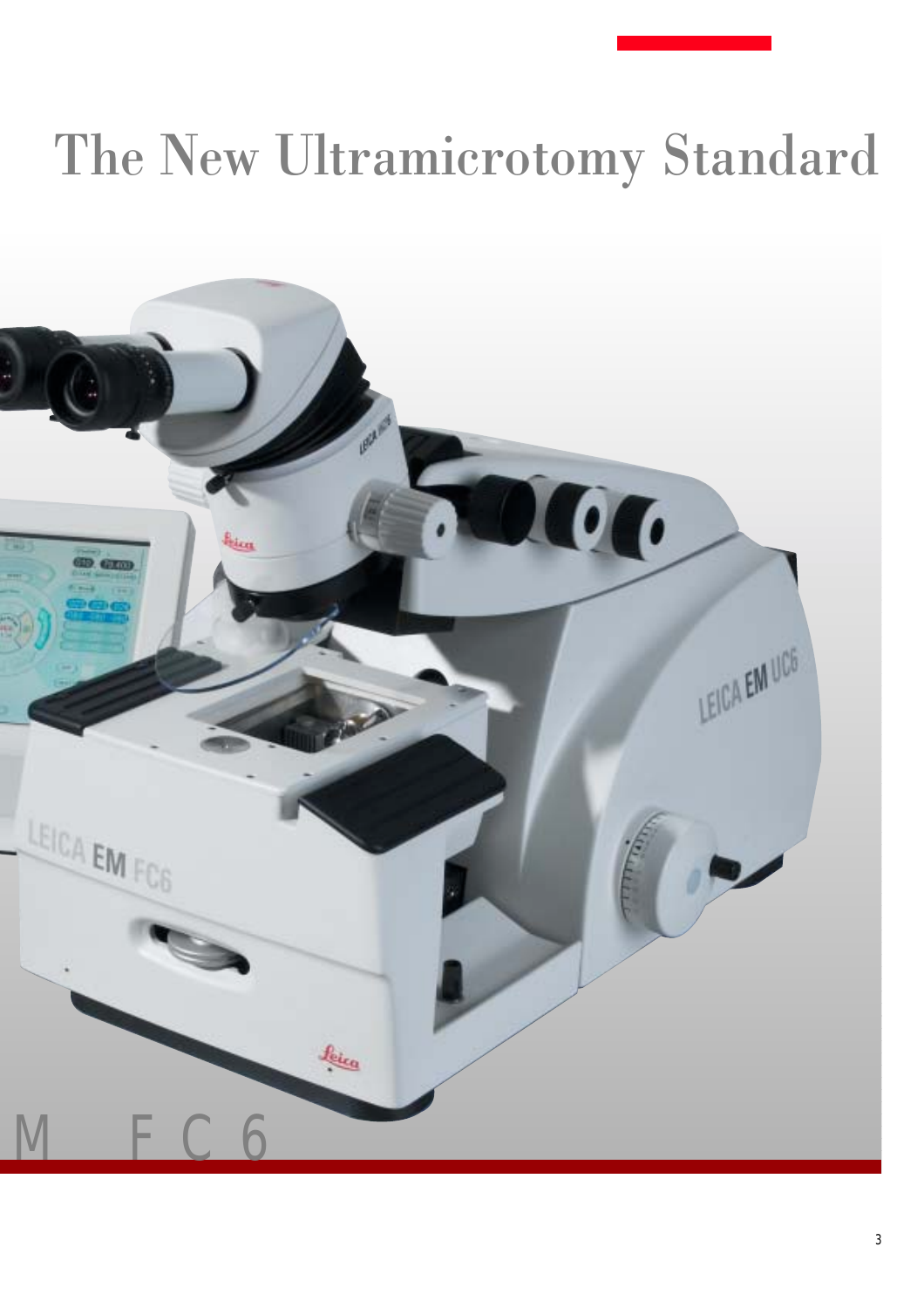**Ultramicrotome for ultrathin sectioning of biological and industrial specimens** In addition to the exceptional quality and excellent characteristics of Leica Ultramicrotomes, the new Ultracut UC6 offers a range of additional features and benefits of use for the ultramicrotomist, whether they are highly skilled or an absolute beginner.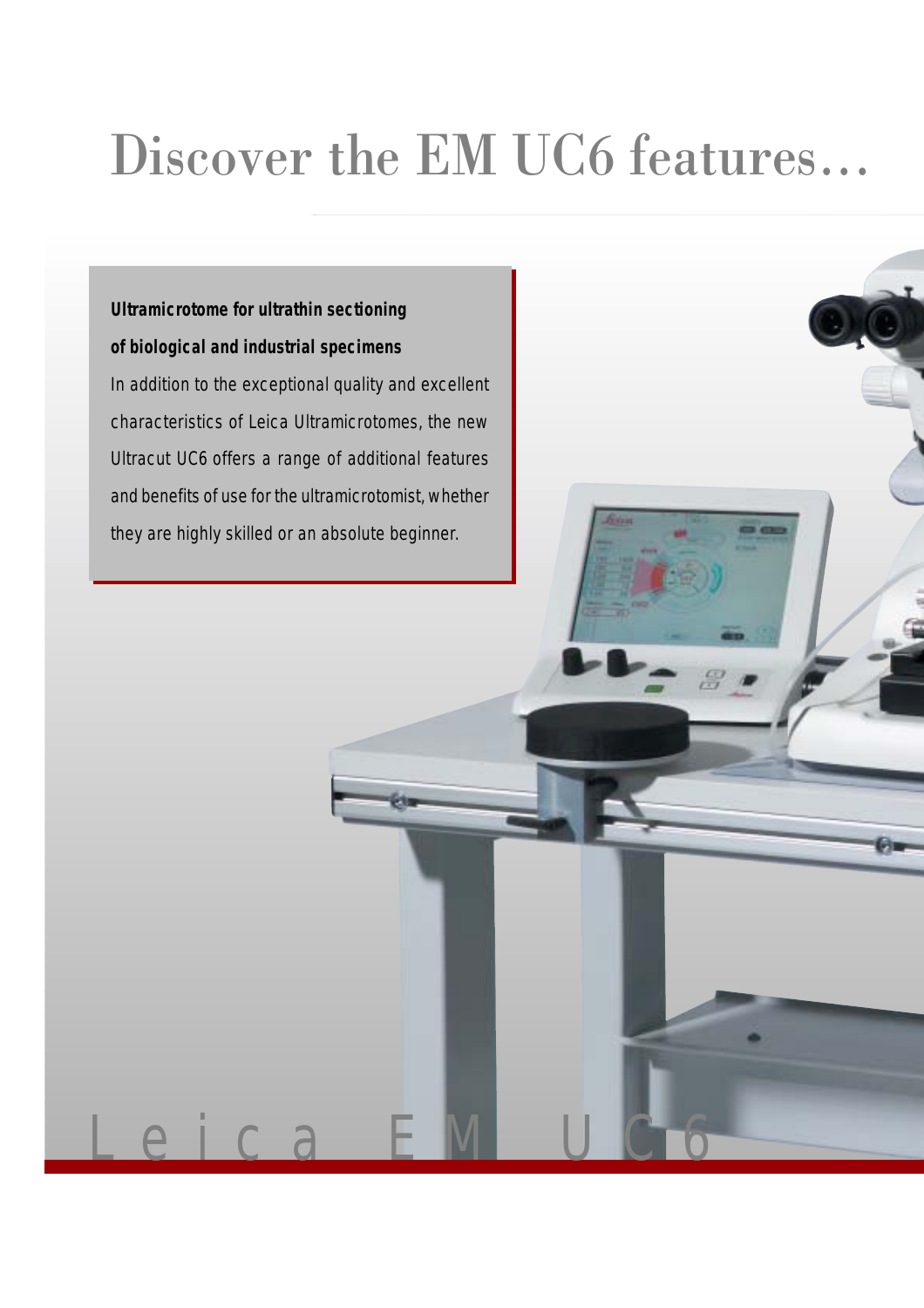

- Ergonomic design provides fatigue-free operation for left- and right-handed users.
- Eucentric movement optimised stereo microscope positioning for specimen approach with glass and diamond knives.
- Eucentric movement for section observation at low water levels and cryosectioning.
- Fully motorized knife stage is the prerequisite for the E-W Measuring-System and Autotrim Function.
- Quick familiar operation with the touch screen and displayed hints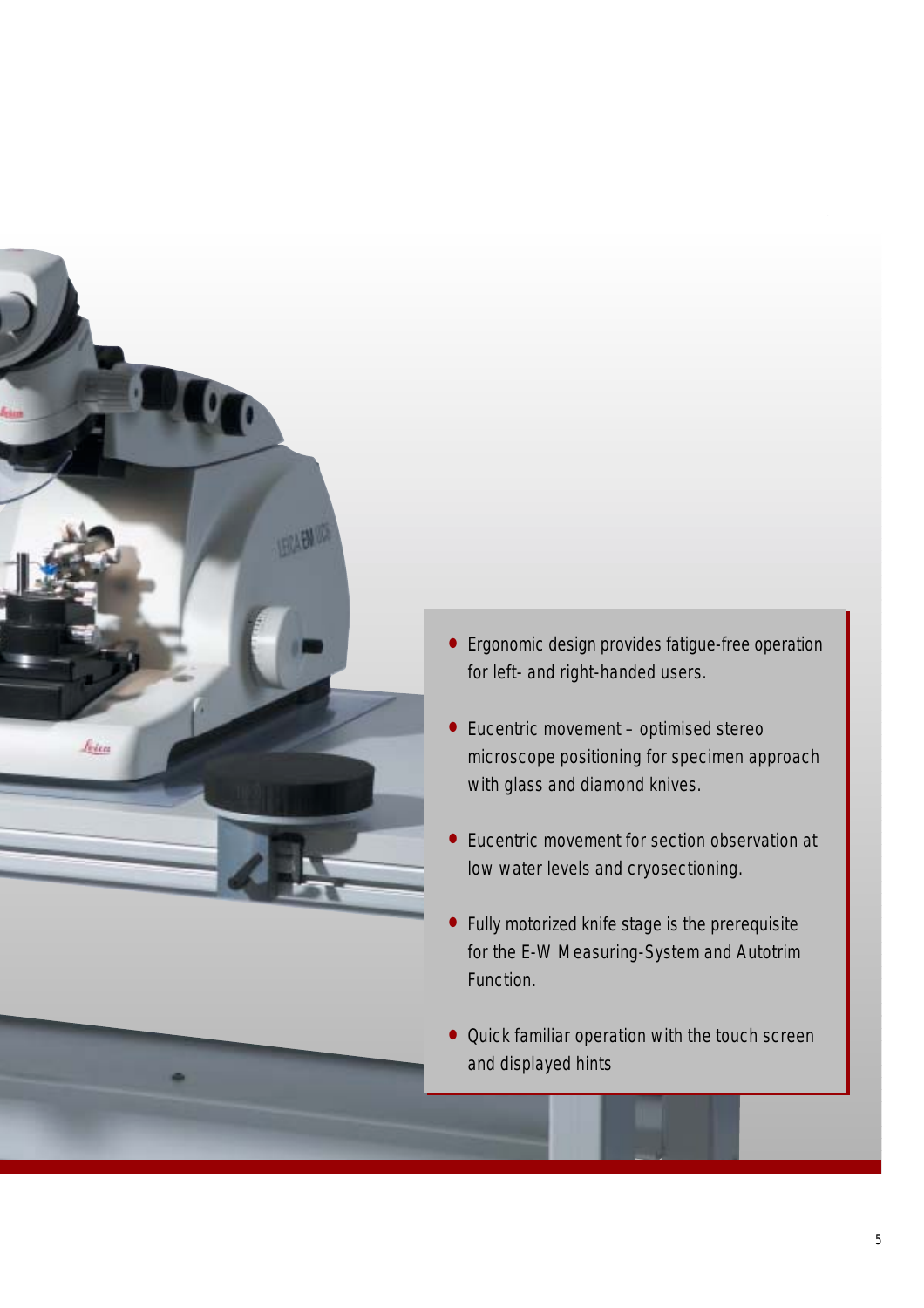the human body.

### Ergonomic Concept





operators. Ergonomics for fatigue-free operation is an integral part of the Leica product design. For example, armrests attached to the instrument table, adjustable in latitude and height, offers a comfortable, fatigue-free posture during operation.

multiple users of one ultamicrotome.

This, in conjunction with the ergonomically arranged control elements of the Ultracut UC6, enhances comfort and fatigue-free operation.

Poorly designed workstations can lead to medical problems. Hours of sitting motionless at the ultramicrotome can put strain on

Leica Microsystems has given more thought than any other ultromicrotome manufacturer to this subject and has created ergonomic adaptations which minimize the strain placed on the user. These adaptations allow quick and simple adjustments to accommodate

In close co-operation with well-known industrial designers, an optimal operating concept has evolved allowing the Leica Ultracut UC6 to be used easily and fatigue-free for both left and right-handed



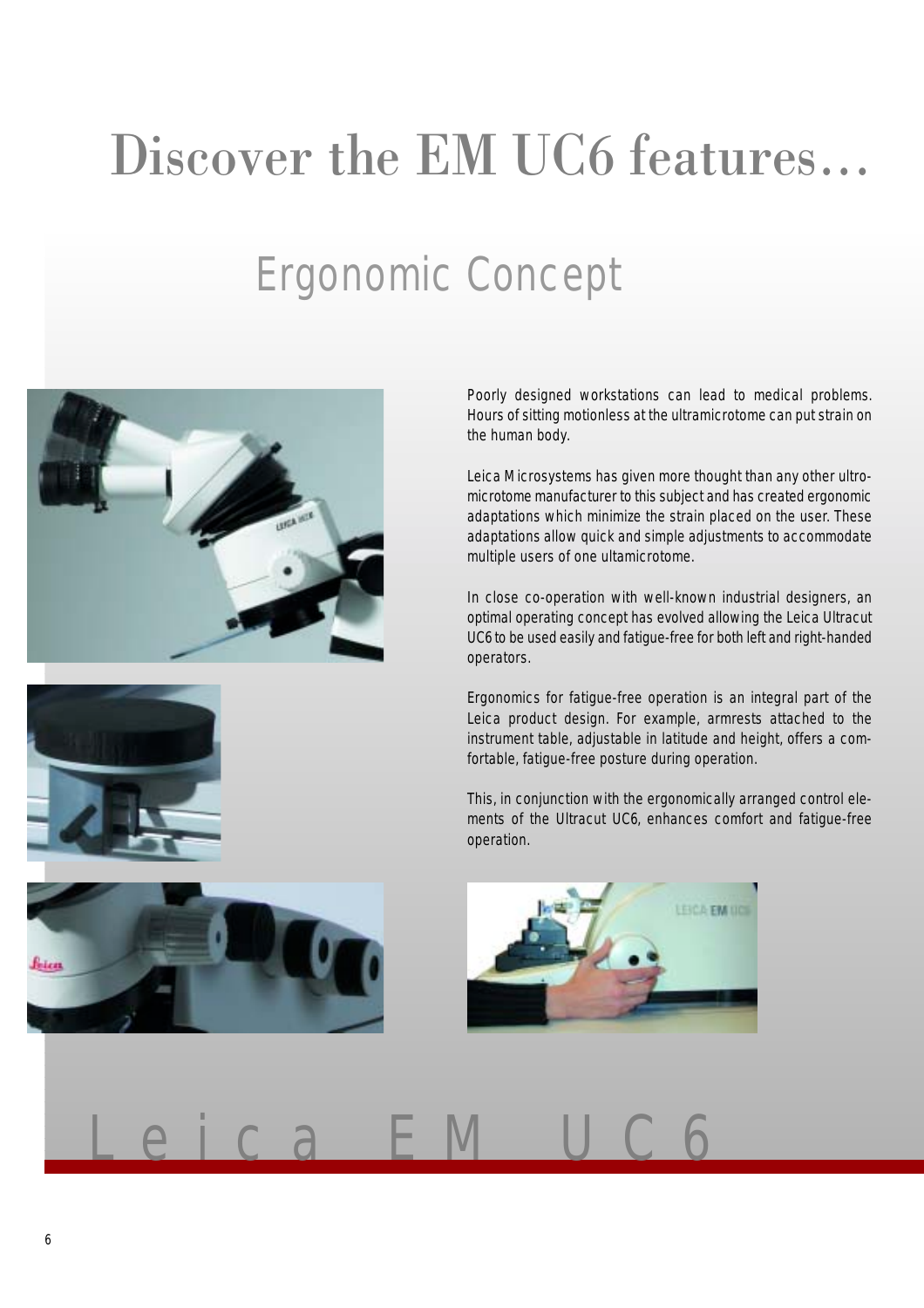### Optimal Positioning of the Stereo Microscope

The **Eucentric Movement** of the Leica EM UC6 viewing system allows examination of sections, even with a lowered water level (e.g. for Lowycryls and dry sections) without loss of ergonomic posture. Defined position marks provide optimum positioning of the stereo microscope for alignment with glass and diamond knives.

Two independent positioning systems of the stereo microscope provide unparalleled ergonomy and maximum visibility of the knifespecimen area:

- The eucentric movement allows positioning to the required viewing angle.
- Equipped with an MZ6 stereo microscope and the "ErgoWedge", the Ultracut UC6 adapts to the operators height and position
- When approaching the knife towards the specimen the viewing angle must be set to the optimum position. Two defined positions of the eucentric movement for either glass or diamond knife are available to achieve the maximum approach accuracy.

Sample observation with lowered water level **without** eucentrically moveable stereo microscope.

Sample observation withlowered water level **with** eucentrically moveable stereo microscope.





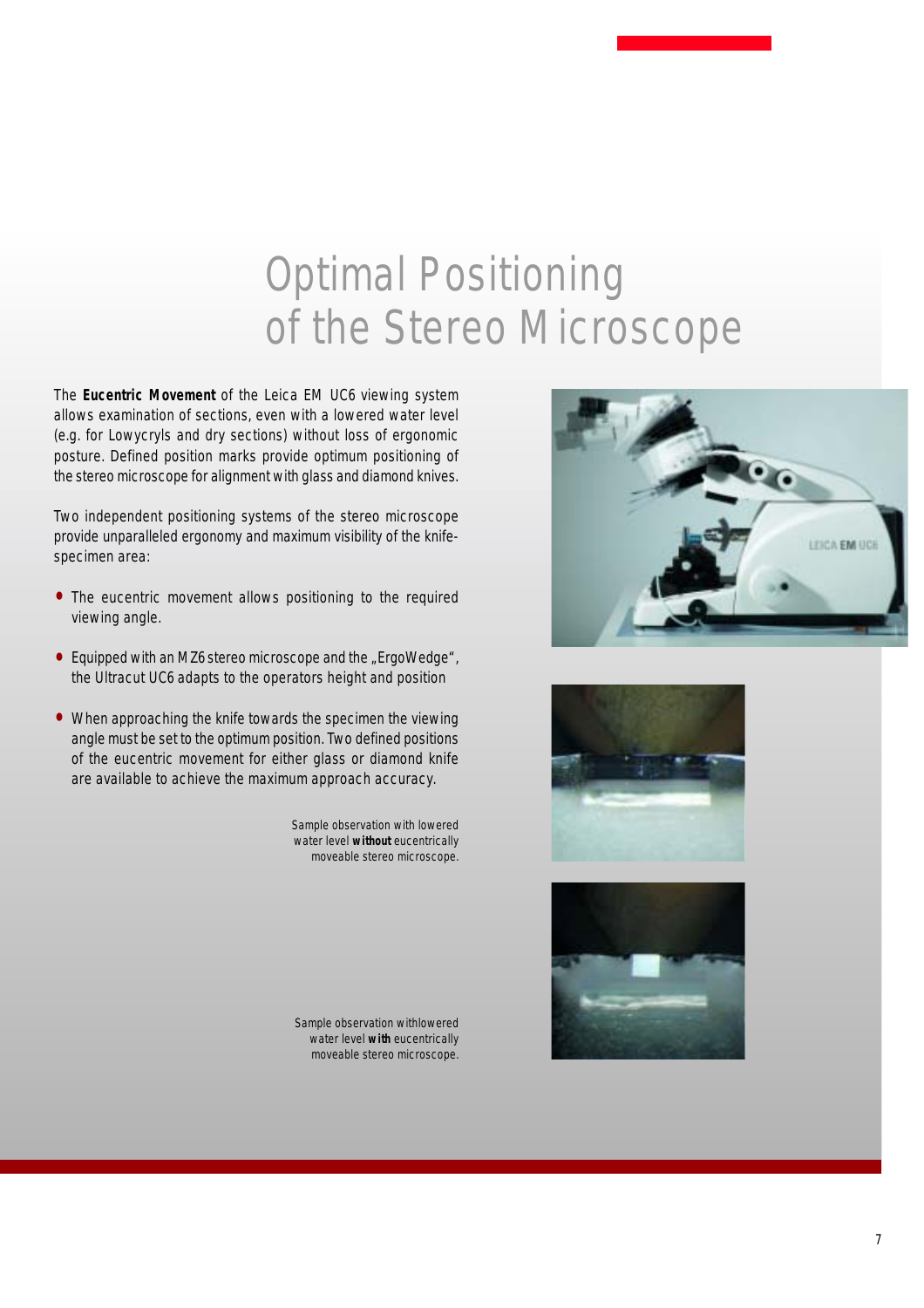### Non-Interfering Cables



An annoying problem when using a camera system has always been the cables getting in the way of the stereo carrier movement. Not any more. The integrated cable canal guides the cables to the rear of the instrument, safely and conveniently.

The easily accessible multiway connector allows convenient plug-in plug-out connections..

Hot Plugs allow connection and disconnection while the instrument is connected to the mains.

### Optimised Antistatic Device Improves Section Quality



The ioniser avoids electrostatic charging of the sample surface, thus eliminating static effects associated with climatic changes and sectioning of various materials.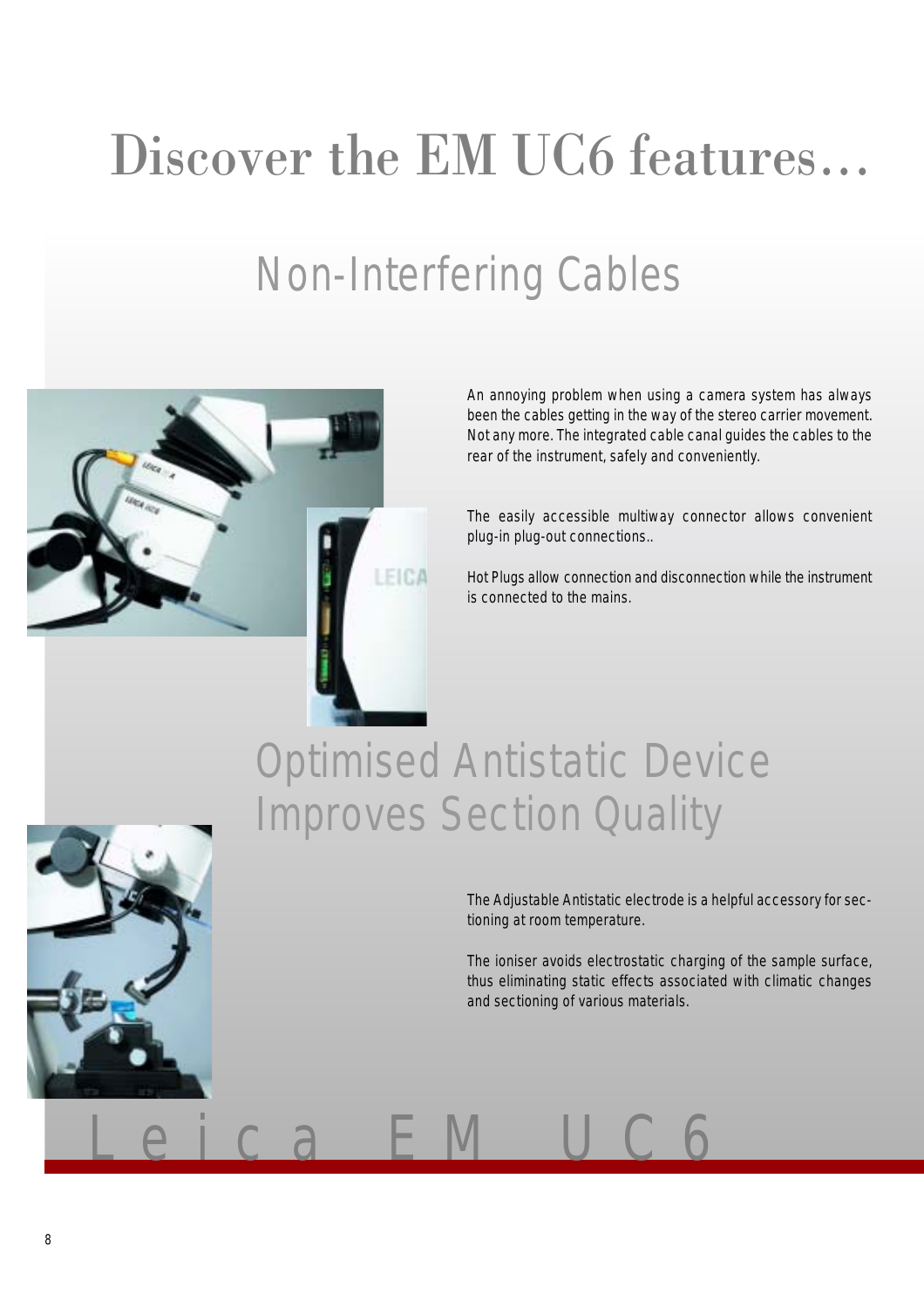### Sectioning Without External and Internal Vibrations

#### **"Let Gravity Pull"**

The Integrated Antivibration System prevents influence from external vibrations.

The Gravity Stroke of the specimen arm allows unrivalled insulation from external vibrations. Together with the high precision bearings, this guarantees outstanding section quality as well as the highest blockface quality for AFM or SEM examination.



### Fully Motorized Knife Stage

Motorized North-South movement of the knife stage is a unique feature of Leica Ultramicrotomes. The additional implementation of motorized East-West movement of the Leica EM UC6 was a logical step forward. But not only simple motorization of the stage has been realized. It has enabled many useful features to develop hand in hand with it. For example, in conjuction with the touchsensitive control panel we have realised an Autotrim mode and a measuring function.

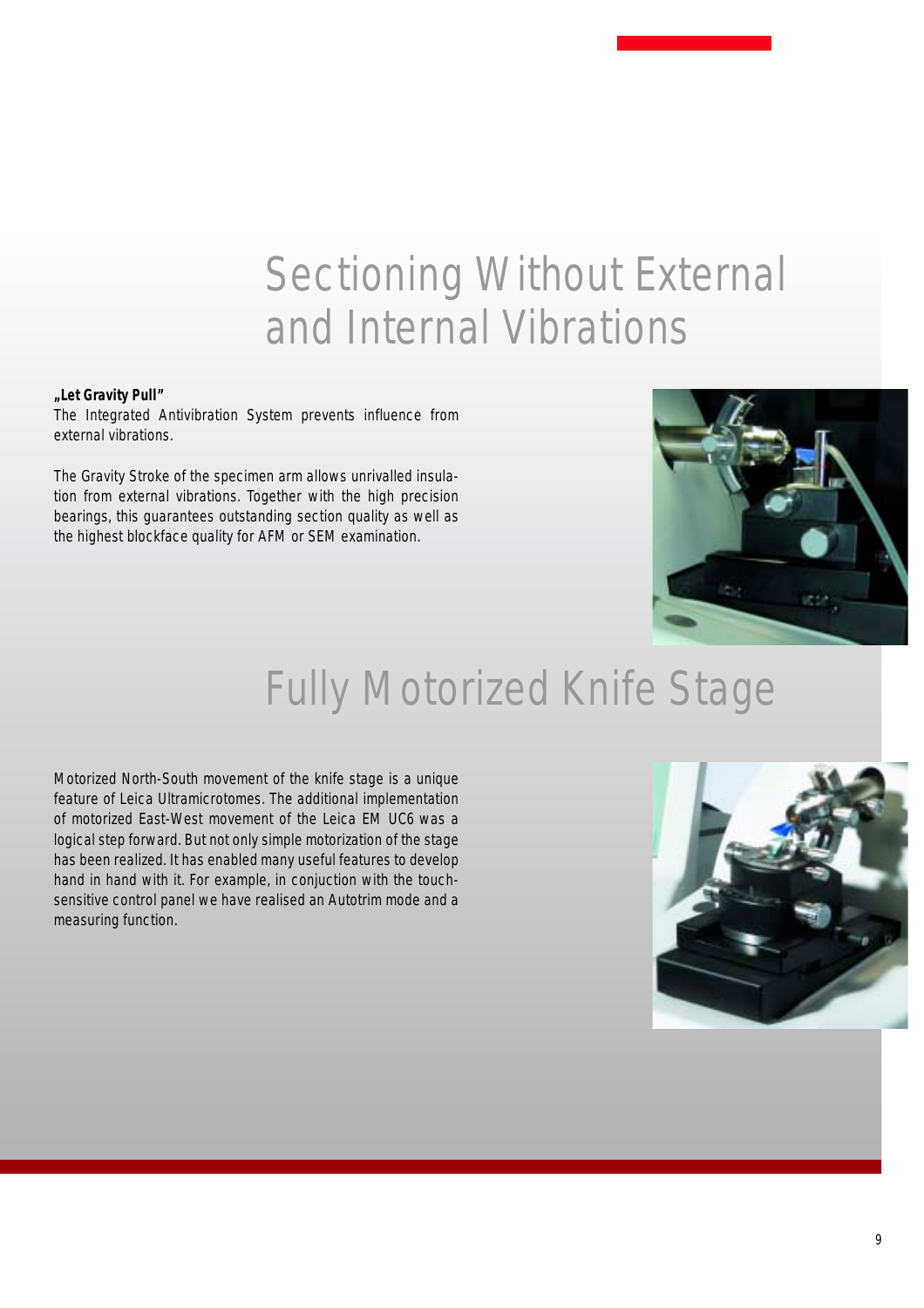### Brightness-Controlled Multi-LED-Illumination

Three independent brightness-controlled LED light sources provides outstanding illumination for toplight, backlight and specimen transillumination.

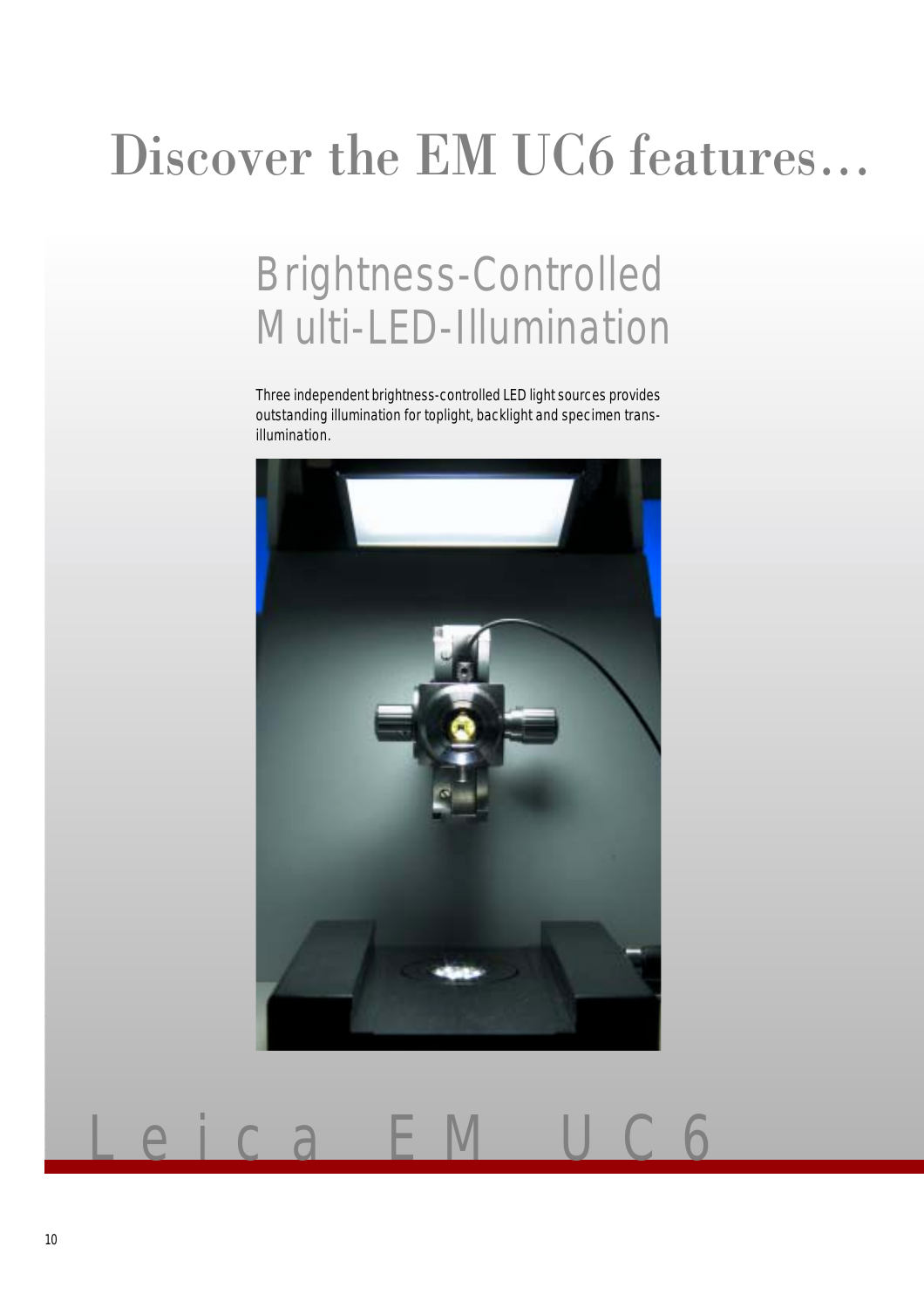## ... and Touch the Future

### Key-pad Control Unit

#### **1**

**Graphic display** indicates temperature of the EM FC6,  $LN<sub>2</sub>$  level of the dewar and selected step size of the step approach.

#### **2**

Buttons for **step size** setting for using step approach.

#### **3**

**Graphic dispay** indicates FEED and SPEED setting, amount of the feed used and motor ON/OFF.

#### **4**

The **cutting speed** starts and ends instantanously and can be set in the extremely wide range from 0.05 to 100 mm/sec.

**Section thickness** setting with ultrathin feed from 1 nm to 2.5 µm and semithin from 2.5 µm to 15 µm.





#### **E-W coarse wheel** allowing 25 mm travel of the knife stage left and right. **5 6 7**

**Start and stop motorized sectioning**

#### **8**

**EM FC6 control buttons** with 3 memories and storage of temperature, ioniser control, START, HEAT, LN<sub>2</sub> STOP and Alarm OFF buttons

#### **9**

**Multi-LED-illumination.** 3 independent LED light sources provide outstanding illumination for toplight, backlight and specimen transillumination.

#### **10**

The **cutting window** is precisely set by two buttons from 0.2 to 15 mm.

#### **11**

**Four memories** and storage of cutting speed and feed.

#### **12**

The 10 mm **approach** can be carried out either with the **N-S coarse wheel** or continuously or in steps of 0.1 to 15 µm

#### **13**

**Reset of the specimen arm**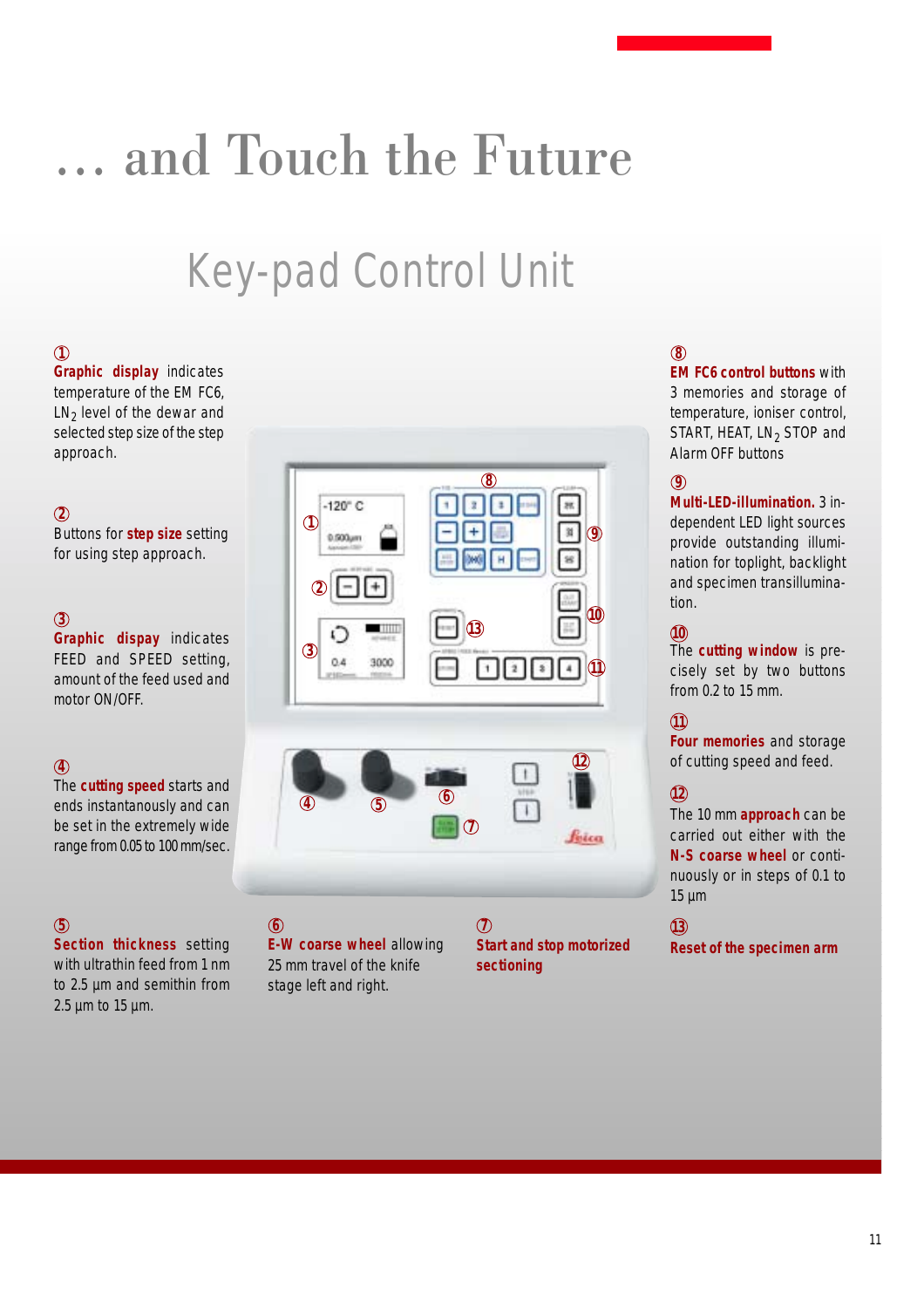## Touch-Sensitive Control Unit

The innovative touch-sensitive control unit of the Ultracut UC6 enables fast and safe alignment of knife and specimen with help files and prompts to hand for beginners. Programmable knife and cutting movements offer significant ease for trimming.

The built-in antistatic device and EM FC6 control as well as the possibility of storing up to seven different user-settings defines the outstanding performance parameters of the Ultracut UC6 Touch Screen.

- The **cutting window** is precisely set by two **1** buttons. Window range from 0.2 to 15 mm.
- **Five permanently displayed memories** and **2** storage of cutting speed and feed. Change from semi- to ultrathin with one touch...
- The **rocking** mode for trimming enables fast **3** up and down movements of the specimen arm in conjunction with an automatic advance of the selected feed.
- Integrated **antistatic** control allows conve-**4** nient access as well as more space on the instrument table. The transformer of the ioniser may be placed beneath the table. The ionisor part of the screen fades out when it is disconnected.
- The **cutting speed** starts and ends instantanously and can be set in the extremely wide range of 0.05 to 100 mm/sec. **5**
- **Section thickness** setting with ultrathin **6** feed from 1 nm to 2.5 µm and semithin from 2.5 µm to 15 µm

Leica EM UC6

**Start and stop motorized sectioning 7**



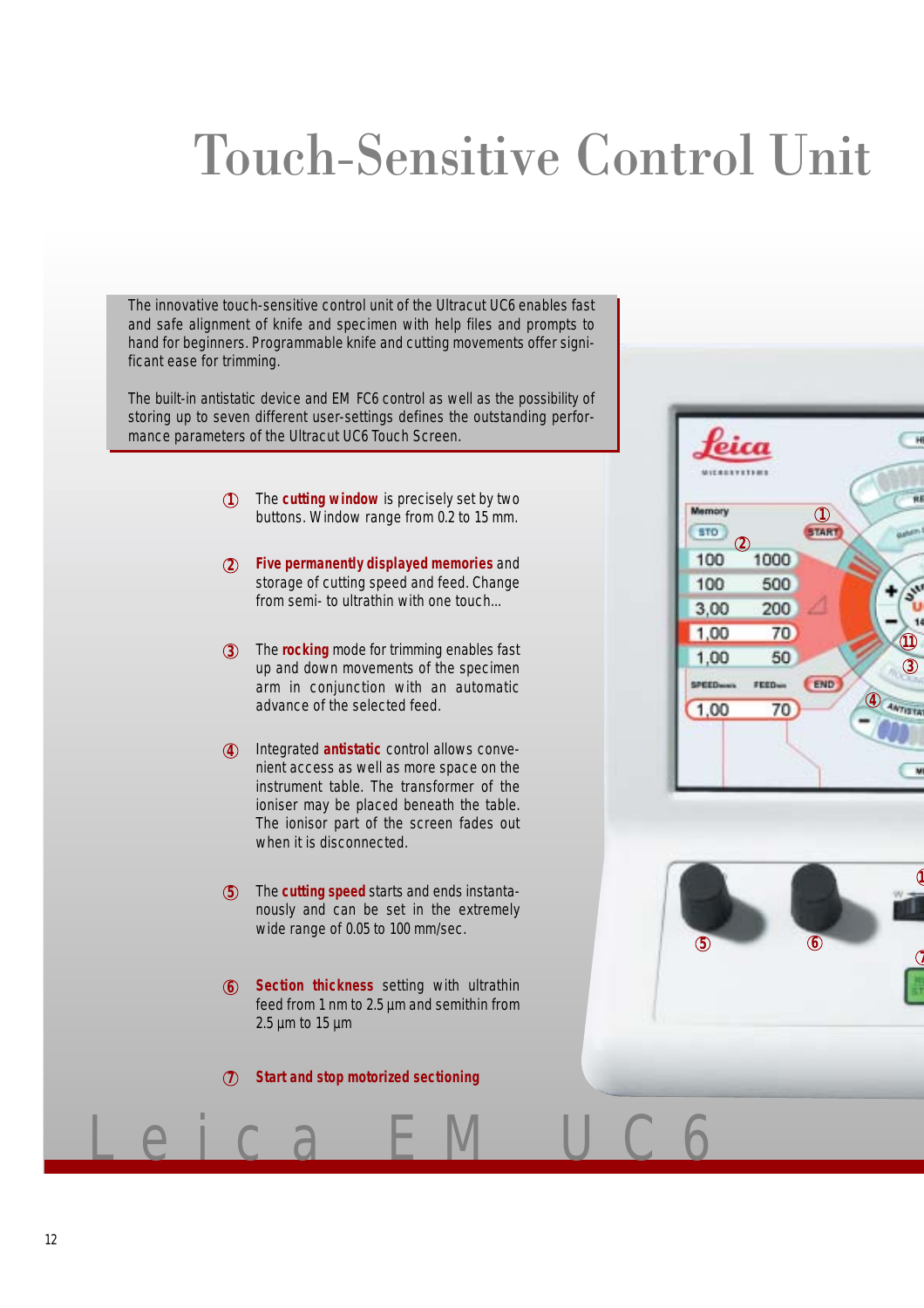



- **Section counter** and **feed totalizer**, **count down** and **integrated E-W measuring system** as well the **auto trim function** are useful for morphometric studies and trimming. 89<br>9
- **Ten indication marks** show the amount of  $\left( \mathbf{Q} \right)$ the 200 µm ultrathin specimen feed used. Resets automatically or by pressing reset button.
- Three different **return speeds** can be selected according to sectioning demands. **10**

#### **Multi-LED-illumination 11**

Three independent **brightness-controlled** LED light sources provide outstanding illumination for toplight, backlight and specimen transillumination.

- The 10 mm **approach** can be carried out either with the **N-S coarse wheel** or continuously or in steps of 0.1 to 15 µm. **12**
- The **E-W coarse wheel** for 25 mm travel range of the knife stage. **13**



Using the **Auto Trim** function the knife moves to its predefined positions and automatically trims the sample to size.



The **Integrated E-W measuring system** offers the possibility to determine the size of the block face and inclusions.



The **Count down** function enables sectioning and trimming to a predefined total thickness of up to 200 µm.

The Ultracut UC6 control panel can be navigated using a mouse.The mouse buttons can be designated with various commands according to the requirements of the user. For example left click set start of the cutting window, right click set end of the cutting window.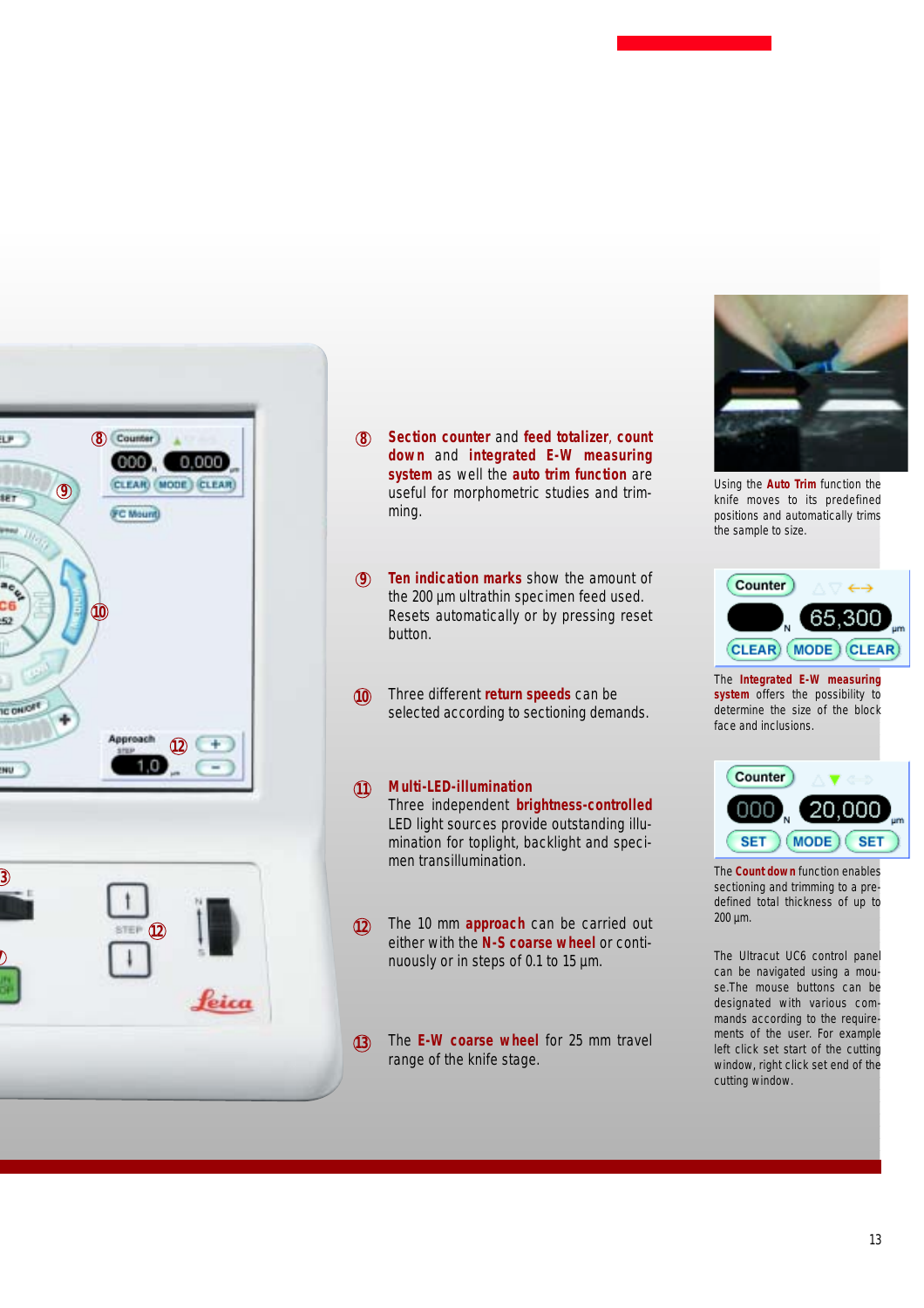## Leica EM FC6

### Improved Ergonomics by Innovative Design

**Low Temperature Sectioning System for ultrathin cryosectioning of biological and industrial specimens.**

Intuitive touch screen operation integrated into Ultracut UC6 Control Unit for greater ease of operation and more work space.

LED chamber illumination for improved visibility of the knife-specimen area.

Integrated Ioniser control allows single handed operation of all controls

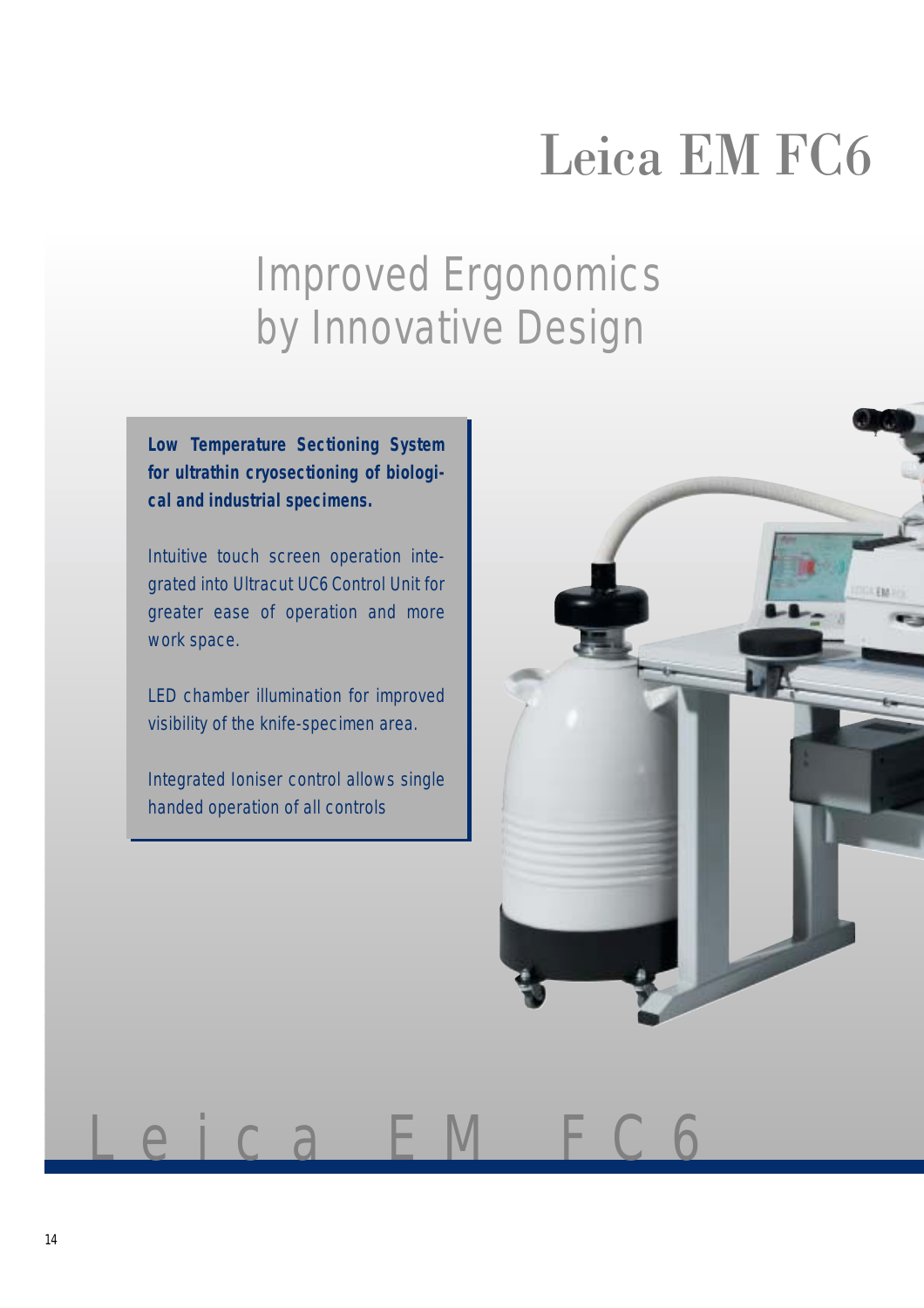## Cryo – Make it your Routine

### Improved Results by Modern Technology



The EM FC6 cryo ultramicrotome is designed for state-of-the art biological, clinical and industrial applications.

First, choose your individual ergonomic working position, whether you are a beginner or an experienced user, left or right handed, tall or small, ...

... then choose your specimen type from cryoprotected Tokuyasu samples to high pressure frozen tissue, from polymers and rubbers to ice cream and cheese, ...

... select your instrument settings: temperature range from - 15 °C to -185 °C for specimen, knife and gas, brightness controlled LED chamber illumination, loading and sectioning position on rotating knife holder, ioniser control, ... and section ...

... and finally, produce the highest quality sample face or sections compatible with your imaging technique of choice. From routine TEM and LM to cryoTEM, cryo tomography, SEM, cryoSEM as well as AFM and cryo AFM.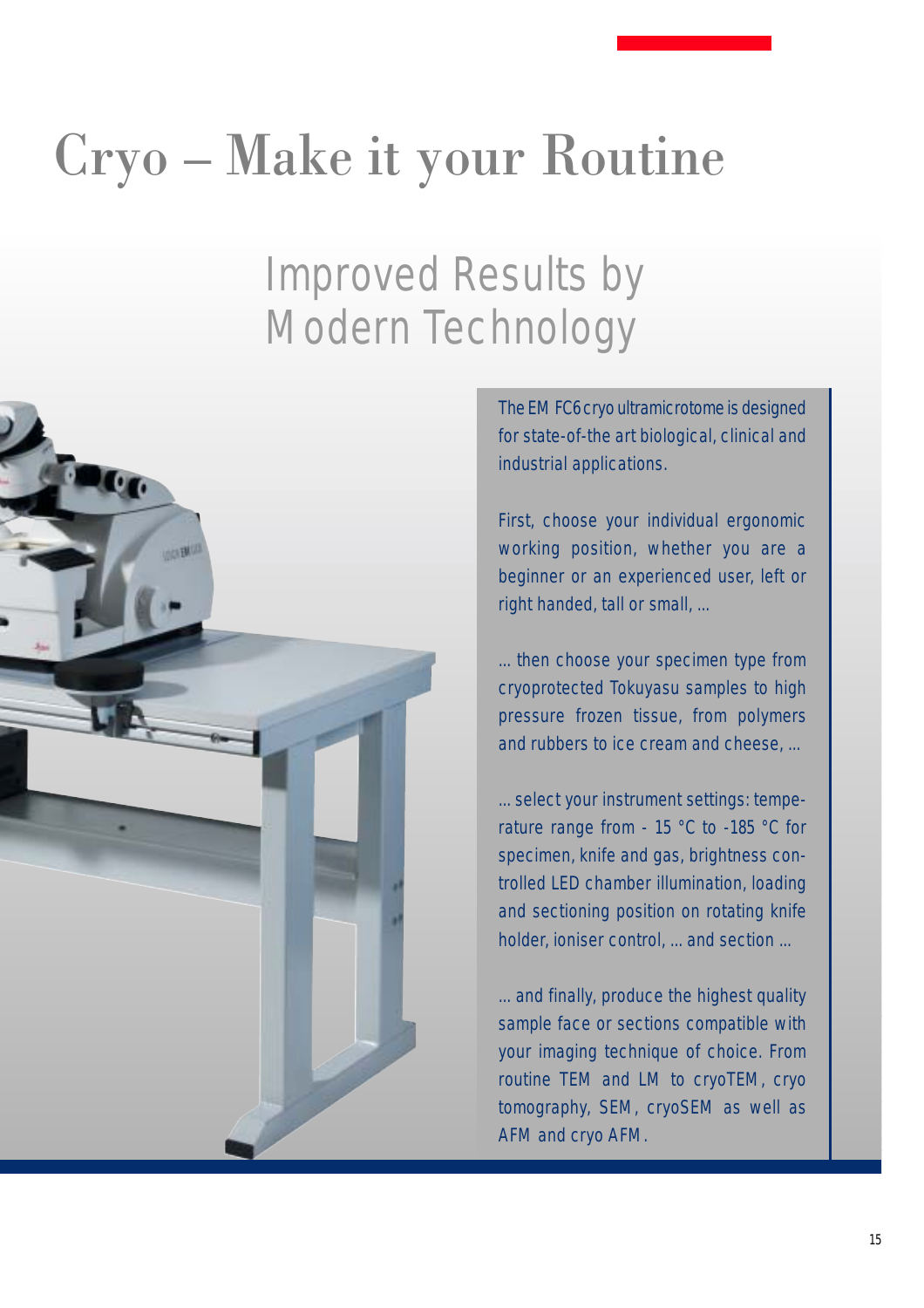### Innovation Meets Excellence







#### **A combination of several unique features provides unparalleled comfort and ease of use.**

#### **Improved ergonomics**

- All-in-one touch screen control unit
- Includes ioniser control for single handed operation
- 2 handrests for left and right hand operation
- Right handrest with GN2 gap to ensure warm surface for longer worktime
- Adjustable armrests for operator comfort
- Heated chamber walls to prevent ice condensation for prolonged worktime and operator comfort
- Optional Dewar filling system

#### **Improved convenience**

- FC mount function and hot plugs provide maximum safety for electronic and mechanical parts when mounting/dismounting
- Threaded connection of  $LN<sub>2</sub>$  hose for safe and convenient connection
- Low noise pump does not disturb operator
- 4 memories for temperatures make changing from trimming to sectioning temperatures and back quick and easy
- 5 level indicators for Dewar with reserve warning inform operator precisely of  $LN<sub>2</sub>$  status
- Automatic bake-out switch-off function

#### **Improved visualisation**

- 3 different LED light sources, including
- Internal chamber illumination
- All individually brightness controlled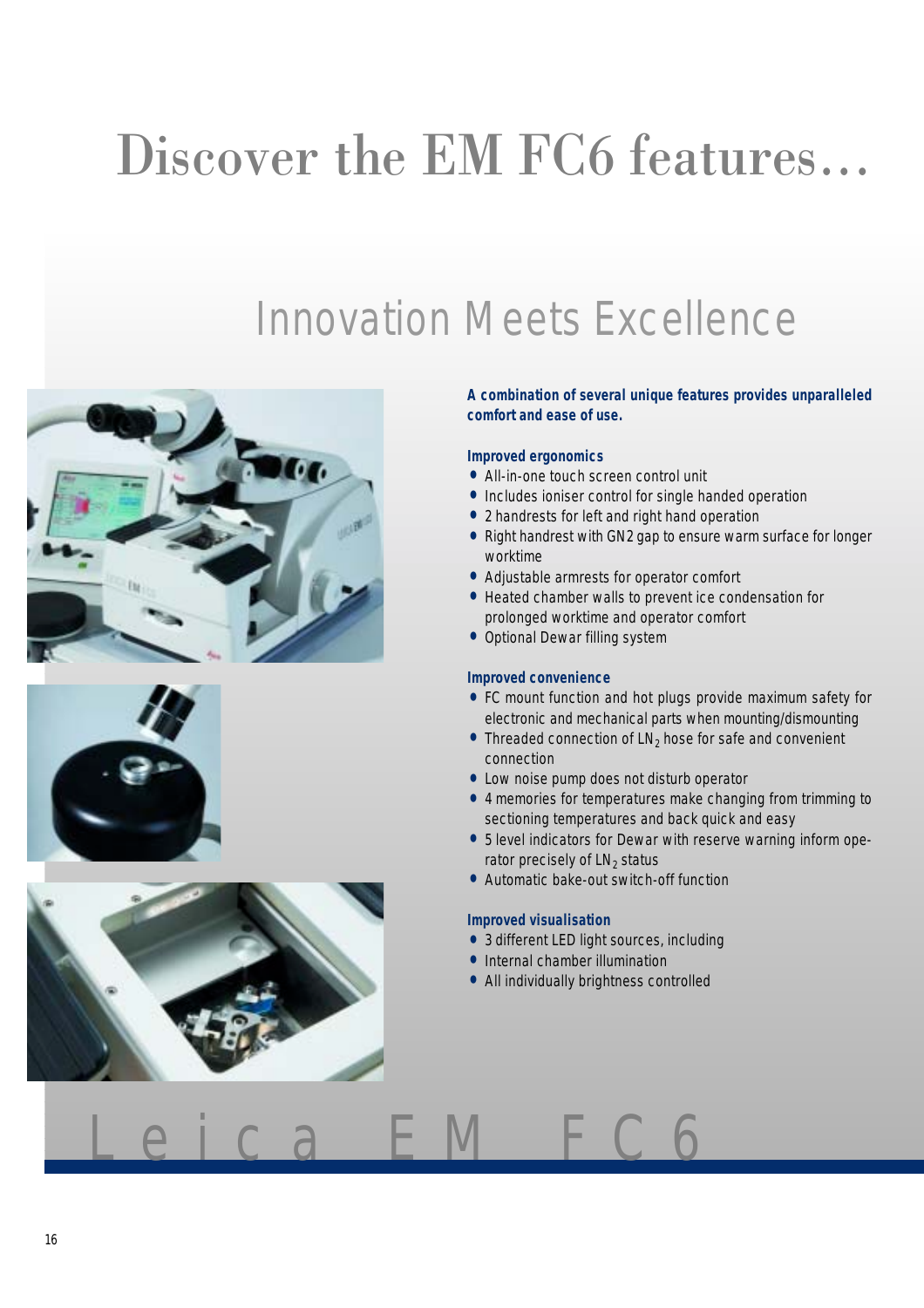#### **Improved sectioning quality**

- Contact free through the wall specimen arm for vibration free sectioning
- Eucentric knife rotation with centre click stop from outside for easy alignment of knife and blockface
- Temperature range from 185 to -15 °C
- Individual temperatures for specimen, knife and gas
- Automatic rapid cooling function to save time when cooling down to temperatures below -165°C
- Specimen loading position provides easy access and maxium safety for knife and specimen
- Specimen holder is locked with torque limited screw to provide optimum locking of sample without damage to the screw
- Cryochamber is mounted on chassis of the UC6 to prevent any external vibrations to the knife even when resting on it
- Rotating knife holder takes 2 glass or diamond knives with individual knife angle settings. Rotation allows quick and safe changing from trimming to sectioning and back and ensures the backlight is precisely below the knife
- Optional cryotools mounted on knife holder to ensure fast and safe transfer of frozen hydrated sections to grids

All features and benefits of the Ultracut UC6 also apply to the EM FC6 for cryosectioning:

improved ergonomics, illumination, visualisation, automation.



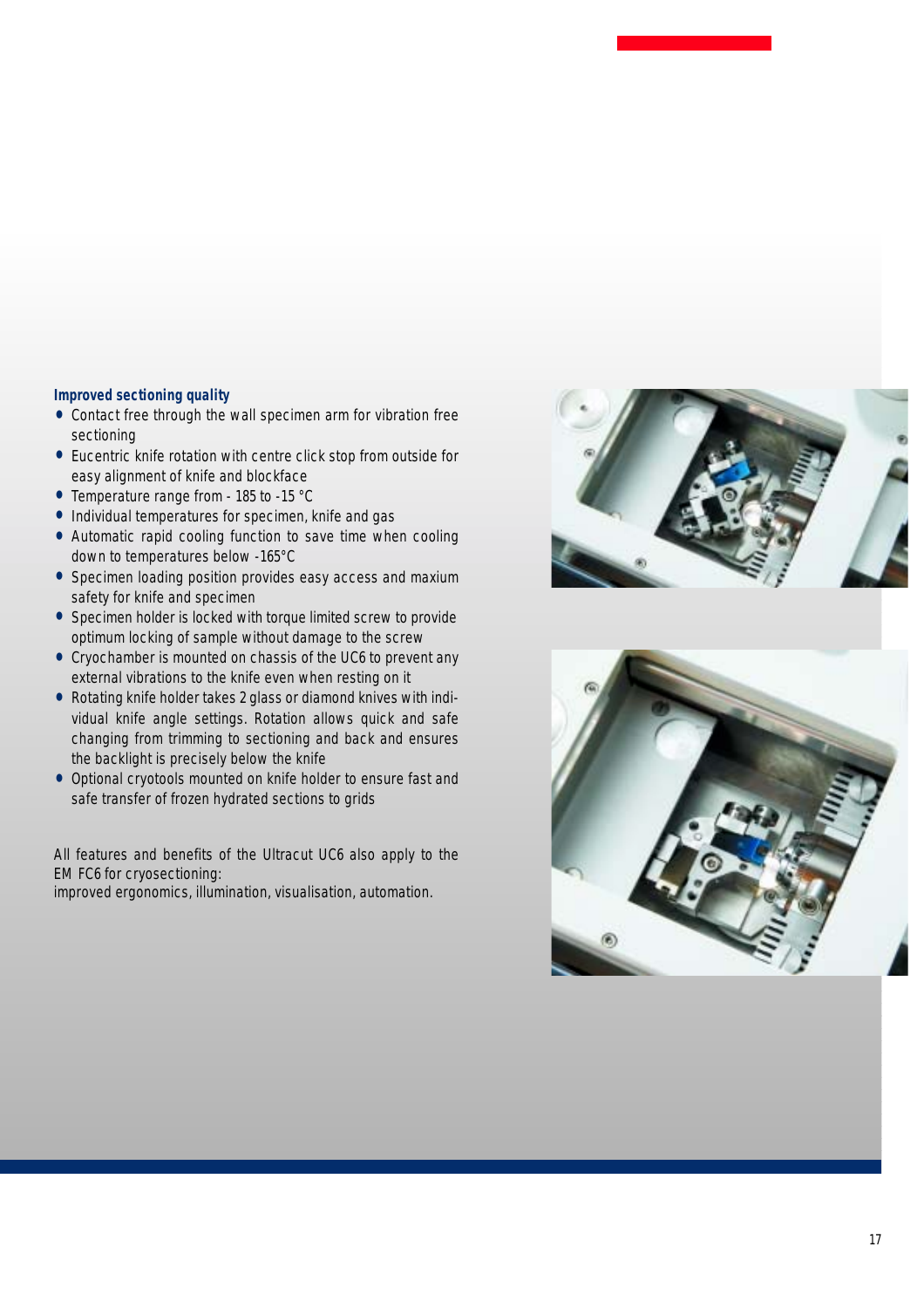The all-in-one touch screen control unit also includes the ioniser control. With the Dewar next to the anti-vibration table and all power packs on an out-of-the-way shelf, this provides more workspace and improves ergonomics.

**LED chamber illumination** for improved visualisation of sections during cutting, section manipulation and pick up. With individual brightness control.

**Pump On/Off** function together with the optional Dewar refilling system allows easy refilling of LN<sub>2</sub>.

The **integrated ioniser control** for single handed operation of the antistatic device. 10 indication marks show the power setting. The ON/OFF function allows switching off of the power for pick up of sections or manipulations in the cryochamber.

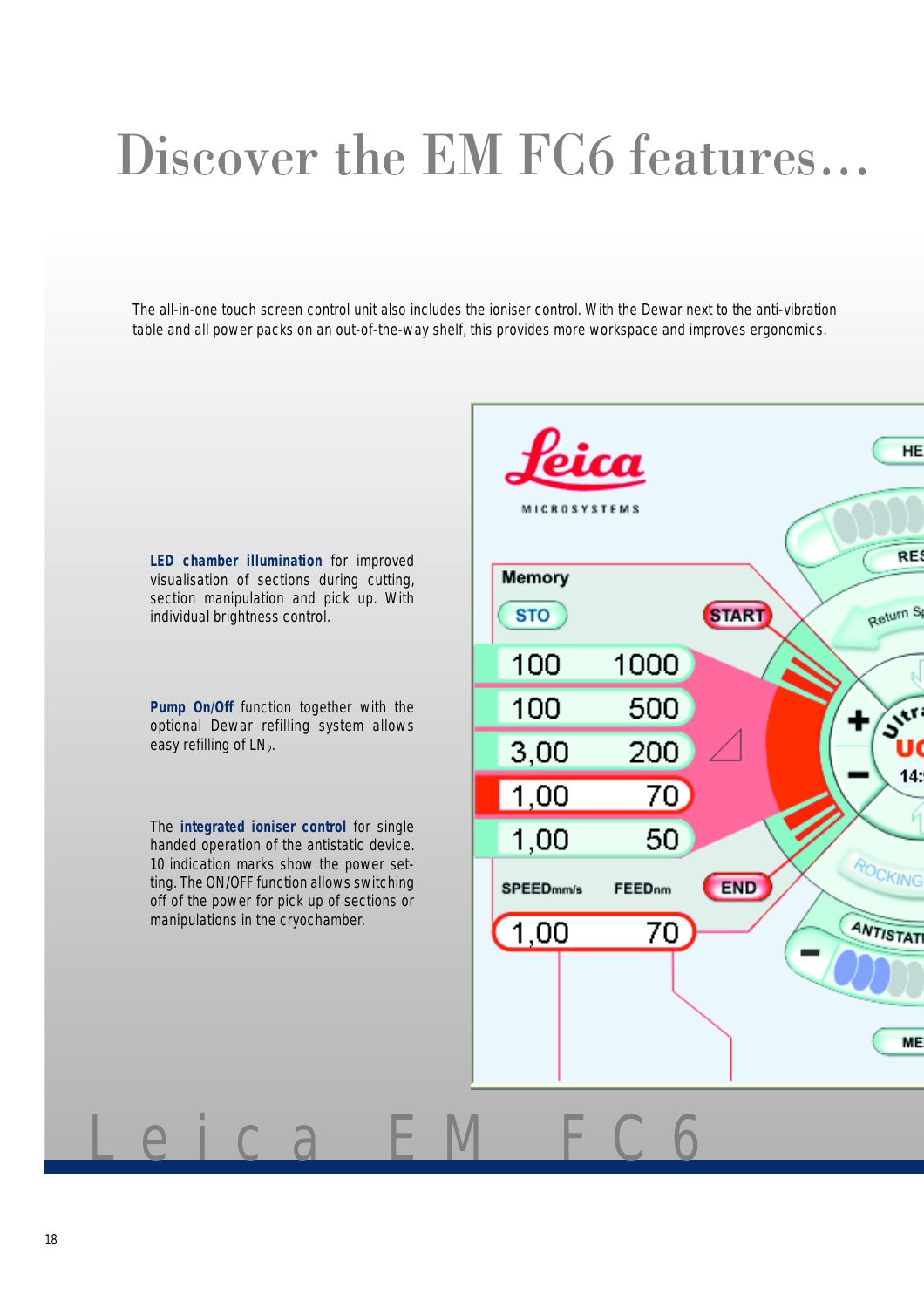

The **FC Mount function** and the **threaded hose connector** allow you to mount and dismount the FC6 chamber within seconds. Connection and Disconnection of **Hot Plugs** can be carried out while the instrument is connected to the mains.



The **STO function** for storing preset temperatures into the memory.

**3 individual readings** for set and actual specimen, knife and gas temperature provide immediate information and control.

**4 memory fields** for fast and convenient changing from trimming to sectioning temperatures and back.

**LN2 level indicator** with reserve warning.

The **START button** begins the cooling process and can be used to activate the **Automatic RC mode** for faster cooling of the chamber.

**Automatic bake out function** for a frost free chamber at the end of your working day.